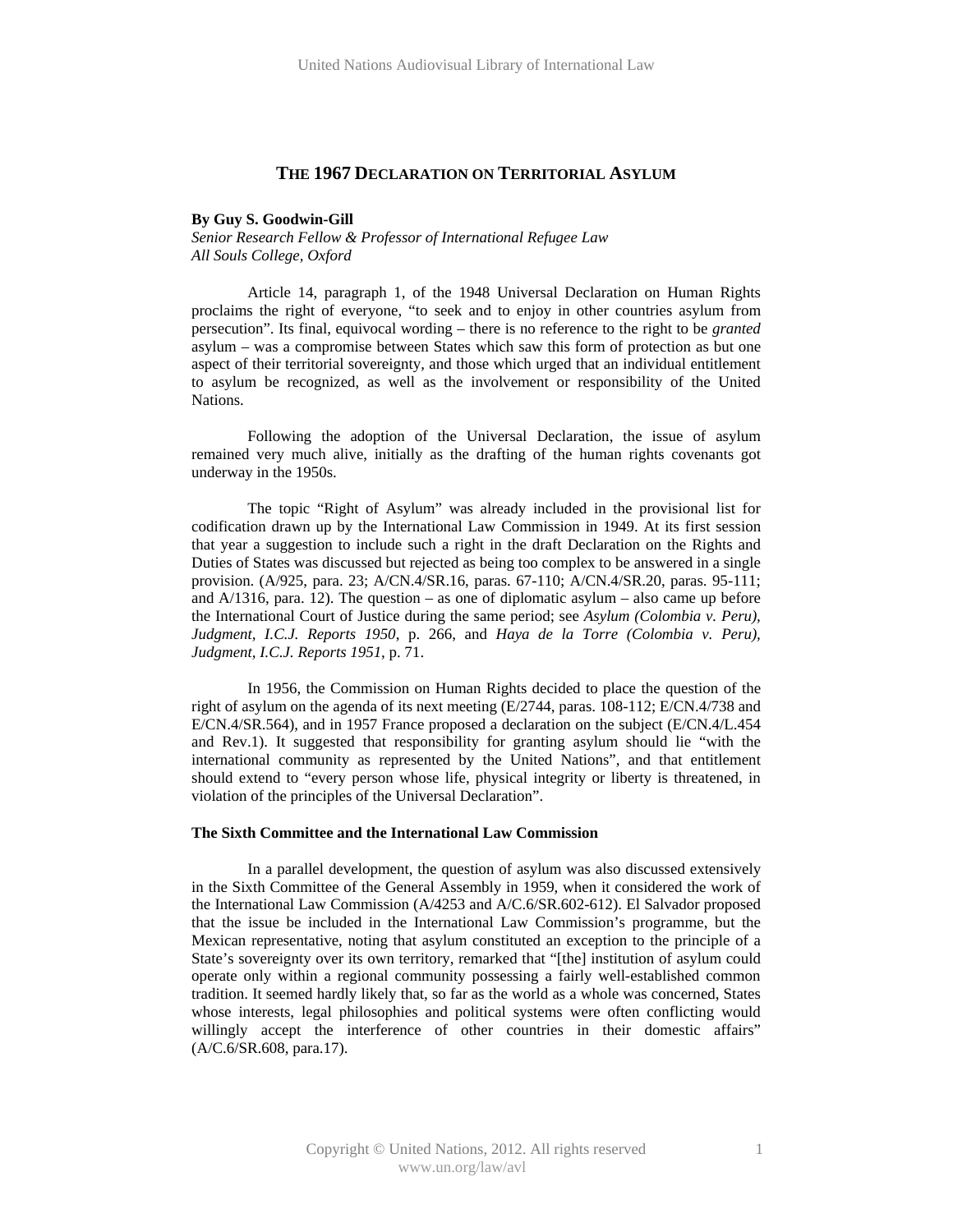The general debate at the time was as much about diplomatic as about territorial asylum, and about the importance of the International Law Commission awaiting the outcome of the ongoing work of the Commission on Human Rights. Sir Gerald Fitzmaurice, then Chair of the International Law Commission, remarked that while the Commission would naturally accord much weight to any resolution of the General Assembly, other commitments and other topics would probably take precedence, and it was unlikely to take up the question before the Commission on Human Rights completed its own work (A/C.6/SR.610, paras. 37-39).

El Salvador's proposal was adopted by the Sixth Committee (63 votes for, 1 against, 12 abstentions) and submitted to the General Assembly. By resolution 1400 (XIV) of 21 November 1959 (56 votes for, 0 against, 11 abstentions), the General Assembly requested the International Law Commission "as soon as it considers it advisable, to undertake the codification of the principles and rules of international law relating to the right of asylum."

Two years later, the General Assembly called again on the International Law Commission to work on codification of the right; it was duly included in the Commission's future work programme in 1962, although no start date was set (A/CN.4/128; A/5209, paras. 60 and 63). As noted below, the International Law Commission was never in fact to take up the topic.

#### **Commission on Human Rights**

The Commission on Human Rights meanwhile had reviewed the question of a declaration in 1958. The previous year, it had circulated a French draft for comments, receiving replies from twenty-three governments and one from the Office of the United Nations High Commissioner for Refugees. A revised draft was then also circulated, attracting further comments (E/3335, paras. 63-67). The Commission discussed the matter at its March 1960 session, with the revised French draft before it (E/3335, paras. 70ff), together with a proposed new article on the right of return submitted by Iraq (E/CN.4.L.518).

At its Sixteenth Session in February-March 1960, the Commission took note of General Assembly resolution 1400 (XIV) requesting the International Law Commission to undertake codification of the right of asylum. It was generally agreed, however, that the Commission should continue its own work, which was concerned with the humanitarian aspects of asylum, as opposed to the essentially legal focus of the International Law Commission (E/3335, para. 73).

The question of whether the Declaration should relate only to territorial asylum or touch also on diplomatic asylum was raised, as also was its scope with regard to individuals and large numbers of people fleeing persecution (E/3335, para. 74). While the Declaration should not attempt to impose obligations on States, nevertheless it should mark a step forward from article 14 of the Universal Declaration on Human Rights.

Members agreed that the principle that all States should respect the grant of asylum by another State was sound. A specific role for the United Nations was queried, however, given the terms of article 2, paragraph 7, of the United Nations Charter (E/3335, paras. 94, 99-104). The wording of draft article 4 was also objected to, insofar as it would place other countries under an *obligation* to assist States facing difficulties in granting asylum; a less 'normative' formulation was proposed and accepted (E/3335, paras. 105, 107-8, 147).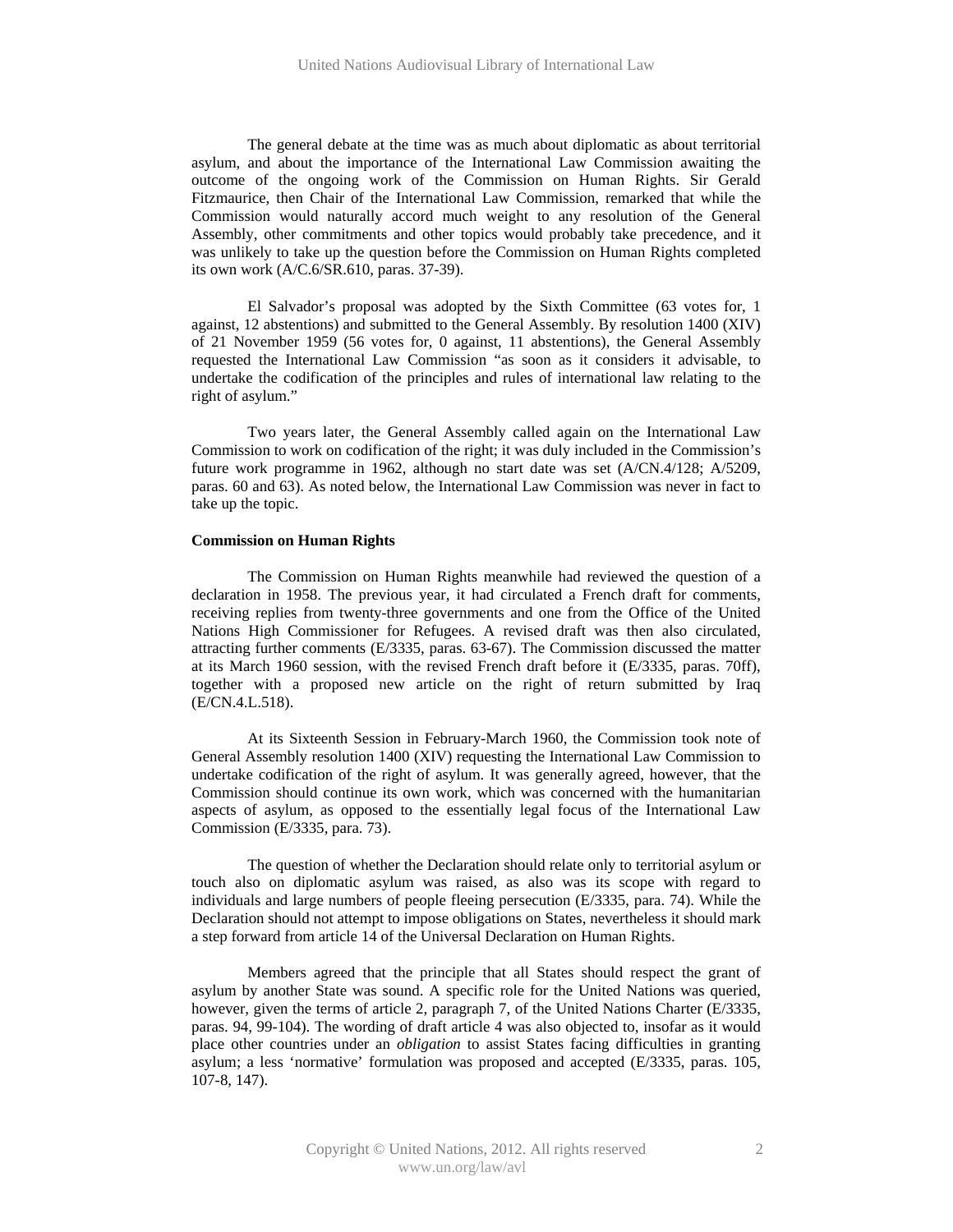It was understood that the principle of *non-refoulement* was the core of the Declaration, although with some reservations as to the text: "no one entitled under article 14 ... to seek and to enjoy asylum shall be subject to measures, such as expulsion, return or rejection at the frontier, which would result in compelling him to return to or remain in a territory where his life, physical integrity or liberty would be threatened on account of his race, religion, nationality, or membership of a particular social group or political opinion" (draft article 3 of the draft Declaration as submitted by the representative of France (E/CN.4/L.517)). Also, although the permissible exceptions to the principle were based on article 33, paragraph 2 of the 1951 Convention relating to the Status of Refugees, some members highlighted their ambiguity and lack of precision, while others were worried about a possible mass influx and the necessity to acknowledge other 'compelling reasons' as a basis for exceptions (E/3335, paras. 110, 113-14).

However, broad exceptions would defeat the purpose of the Declaration. After all, there was still no obligation to grant asylum and the restriction on sovereignty entailed by *non-refoulement* was very limited, and only about not sending the individual to a country in which their life or liberty would be endangered. The United Nations High Commissioner for Refugees, speaking at the invitation of the Chair, stressed the importance of the principle being stated unambiguously (E/3335, paras. 115-16).

A revised text on exceptions suggested "overriding reasons pertaining to national security or to the protection of its population" (E/3335, paras. 119, 123). Again, some members expressed concern at the vagueness of these terms, and their openness to 'elastic interpretation'. After a somewhat confusing vote, draft article 3 was reopened, with the notion of "safeguarding of the population" now mentioned together with national security as grounds for exception. The Commission also retained a reference to the possibility of provisional asylum being granted wherever the exceptions were invoked (E/3335, paras. 126-33). Draft article 4 (those enjoying asylum should not engage in activities contrary to the purposes and principles of the United Nations) and draft article 5 (on the right of everyone to return to their country) were adopted with little debate, and the draft Declaration was submitted to the Economic and Social Council and to the Secretary-General for transmission to States for any further comment (E/3335, paras. 145-7).

The Council in turn sent the Commission's draft to the General Assembly (Economic and Social Council resolution 772 (XXX) of 25 July 1960), but discussion in the Social, Humanitarian & Cultural Affairs Committee (Third Committee) of the General Assembly was deferred to the next session because of lack of time (General Assembly resolution 1571 (XV) of 18 December 1960). It was then further deferred to the seventeenth session (General Assembly resolution 1682 (XVI) of 18 December 1961; and A/C.3/SR.1125, paras. 31-51).

# **The Third Committee**

The Third Committee considered the draft Declaration in detail in 1962 (A/C.3/SR.1192-1202 and A/C.3/SR.1209). The United Nations High Commissioner for Refugees, Felix Schnyder, addressed the first meeting and emphasized that the Declaration would be of value "only to the extent that it expressed, for the guidance of States, positive principles reflecting such practice as would protect and promote the right to seek asylum" (A/C.3/SR.1192, paras. 2-3). He favoured a statement without qualifications, particularly as the Declaration would not be legally binding. The principle of non-return needed to be stated clearly and unambiguously, lest the draft be weakened and each exception appear more important than the principle itself. As in the Commission on Human Rights, so also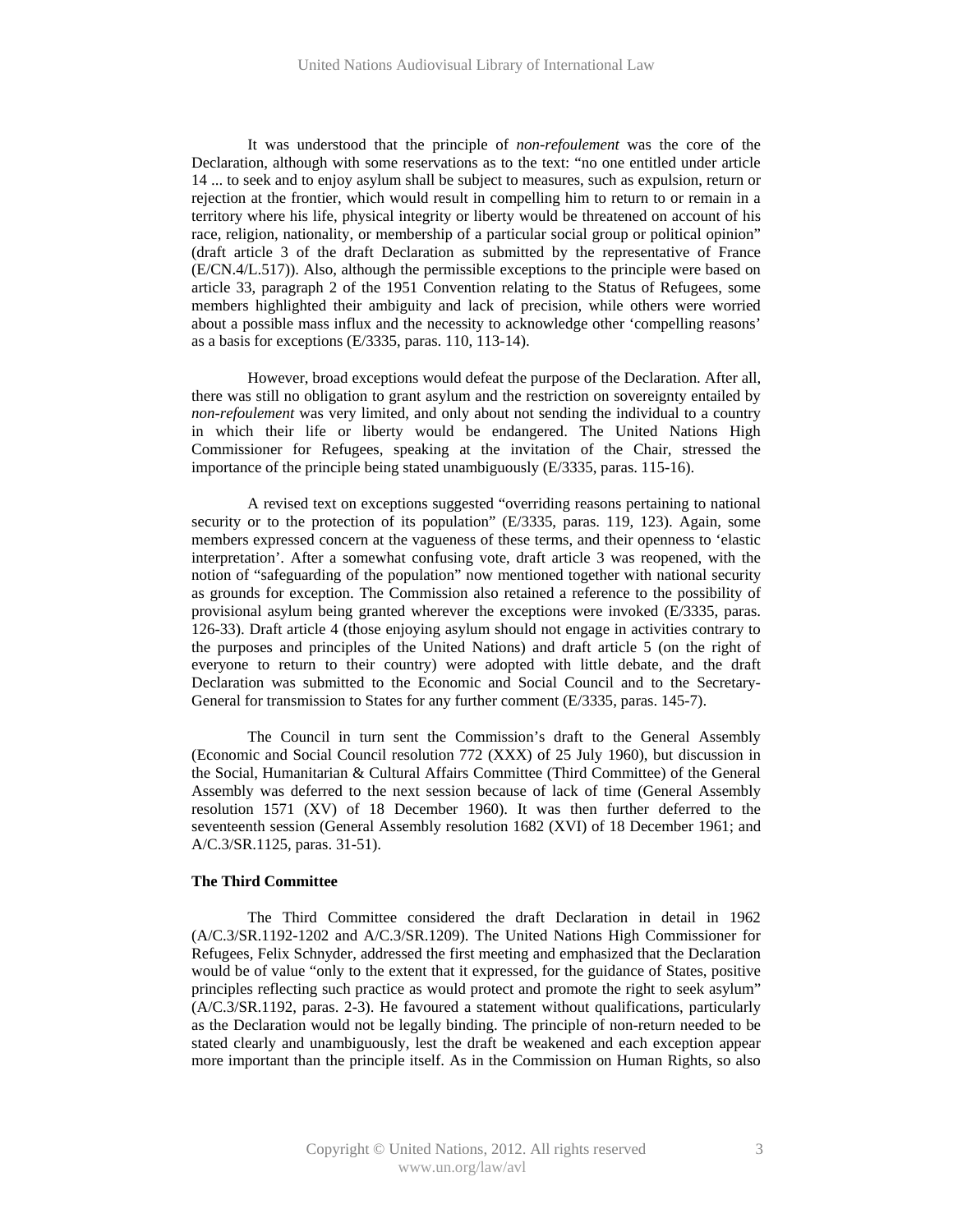in the Third Committee, the exceptions were criticised for their vagueness (A/C.3/SR.1194, paras. 19, 29-30 and 35).

In the introductory debate, the French delegate stressed the humanitarian emphasis of the draft, which dealt with the 'general right' of asylum, entailed no legal commitments, and could thus be applied universally. Several States repeatedly declared that existing law and practice distinguished between the right of the individual to seek and enjoy asylum, and the prerogative or sovereign competence of the State to grant asylum (A/C.3/SR.1192, para. 15 and A/C.3/SR.1194, paras. 7 and 23). Others thought it necessary to define with precision the categories of those who might enjoy the right of asylum, and specifically to include a reference to persons struggling against colonialism; still others preferred to avoid "the pitfalls of enumeration" (A/C.3/SR.1192, para. 16; A/C.3/SR.1194, para. 24; and A/C.3/SR.1196, para. 18). The distinction between diplomatic and territorial asylum came up repeatedly, as did that between the "purely political" *asilado*, as understood in the practice of Latin American States, and the refugee (A/C.3/SR.1193, paras. 4, 7, 9 and 19). Many States considered that the Declaration should be styled as relating exclusively to territorial asylum (A/C.3/SR.1193, paras. 10 (Brazil) and 19 (Argentina); A/C.3/SR.1194, para. 8 (United Kingdom); and A/C.3/SR.1195, paras. 4 and 7 (Chile), and paras. 15-17 (Peru)).

The Third Committee then moved to consider the preamble and article 1 of the draft Declaration. There was considerable support for the principle, proposed for inclusion by Poland, that the State granting asylum was alone competent to define the grounds (A/C.3/SR.1195, para. 18; and A/C.3/SR.1196, para. 1). It was also widely agreed that the grant of asylum should be respected by other States, and was to be seen as "a peaceful and humanitarian act" (A/C.3/SR.1197, para. 15). The preamble was adopted at the 1198th Meeting (A/C.3/SR.1198, paras. 47-57), and the Committee then examined article 1. Delegates again emphasised that the 'right' in question was simply that of the individual to "seek" asylum (A/C.3/SR.1200, para. 15), and that the State remained competent to "evaluate" the grounds without having to explain its reasons (para. 31). Article 1 was adopted as amended at the 1201st Meeting (A/C.3/SR.1201, paras. 19-42). The remaining text of the draft Declaration was scheduled for consideration at the next session, and the General Assembly undertook "to devote as many meetings as necessary" to complete the issue (General Assembly resolution 1839 (XVII) of 19 December 1962). In fact, no further substantive discussions took place until 1966.

### **The Sixth Committee, once again**

In 1965, the General Assembly decided to allocate the draft Declaration to the Sixth Committee, which had a much lighter agenda. The Committee established a working group to review various procedural questions, which in turn recommended that the Committee proceed with drafting articles 2-5 and review the preamble and article 1 as necessary (UNGAOR, 21st Session, 1966, Annexes, 4-5; and General Assembly resolution 2100 (XX) of 20 December 1965).

The Sixth Committee reviewed its mandate from the General Assembly (A/C.6/SR.919-923, 925-926, 953). Initial discussions went over much of the ground covered earlier in the Third Committee and the Commission on Human Rights. Among the issues still of concern were the scope of the draft Declaration, and whether it should also cover diplomatic asylum; the Chilean representative suggested not, and supported Uruguay's proposal that the words "right of asylum" in the title be replaced by the words "territorial asylum" (A/C.6/SR.920, para. 2 and A/C.6/SR.921, para. 43(d)).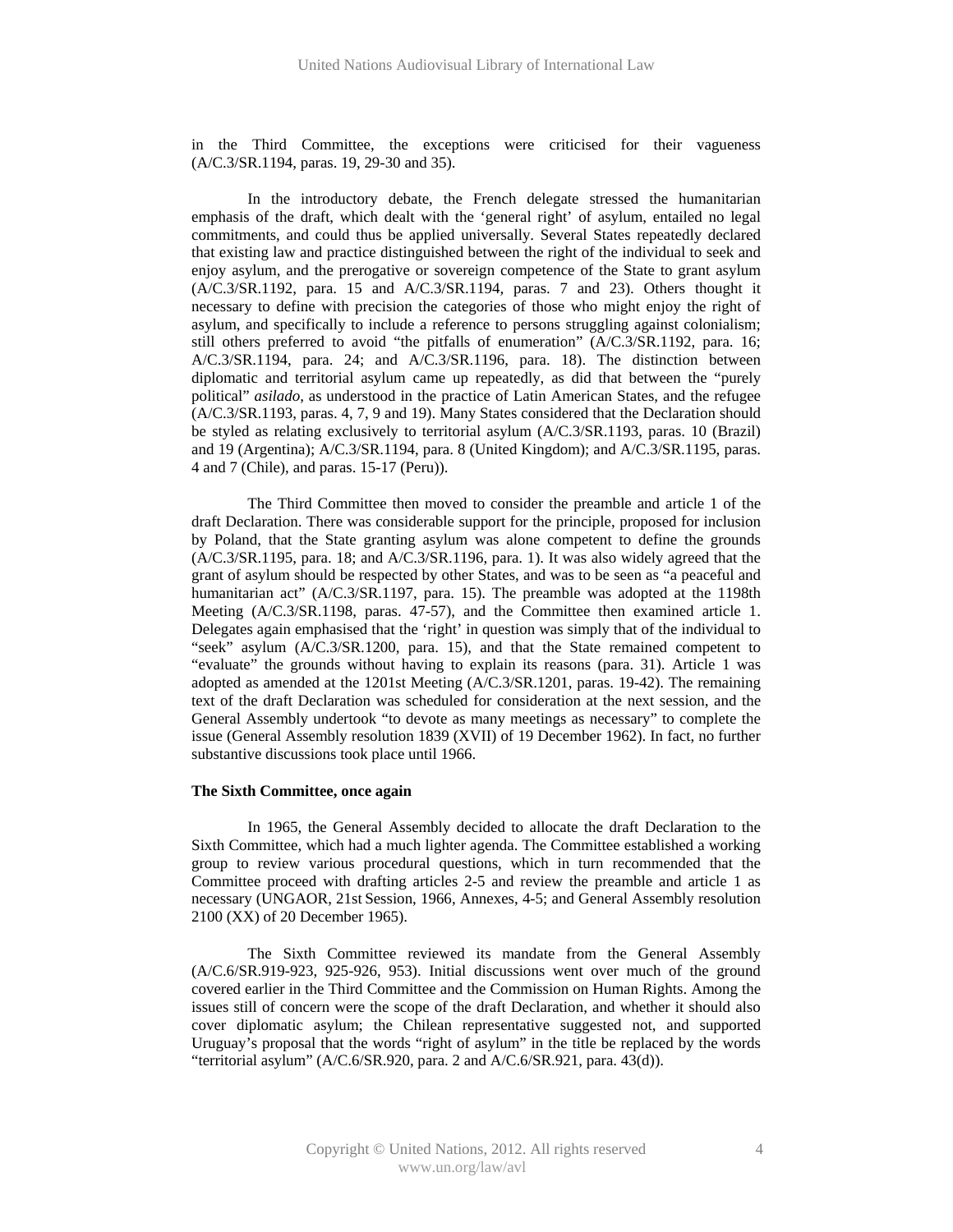Many States were again keen to underline the "sovereign competence" or discretionary power of the State in granting asylum (A/C.6/SR.921, para. 35; A/C.6/SR.922, para. 33; and A/C.6/SR.923, paras. 6 and 32). Others emphasised the importance nonetheless of setting out "the political and humanitarian principles" by which the practice of States might be guided (A/C.6/SR.922, para. 26).

The Sixth Committee also spent considerable time on whether those entitled to invoke article 14, paragraph 1, of the Universal Declaration on Human Rights should be strengthened with a reference to include those struggling against colonialism (A/C.6/SR.923, para. 15). Some States objected that colonialism was a more or less spent force, and/or that it was inappropriate to single out a particular group of potential asylum seekers who, if liable to be persecuted for their participation in the struggle, would likely qualify anyway (A/C.6/SR.923, para. 36).

At the 922nd Meeting, Mexico proposed that the Committee appoint a working group with a balanced representation of the geographical groups and the various schools of thought, and that the group prepare a preliminary draft using the material and work done so far (A/C.6/SR.922, para. 7). The Committee duly adopted this proposal and the Chairman in turn appointed the members after consultation (A/C.6/SR.923, paras. 67-8; A/C.6/SR.925, paras. 14-17; and A/C.6/SR.926, paras. 1-2).

### **The Sixth Committee Working Group**

The Working Group held fourteen meetings in the period 14 November to 6 December 1966. It agreed to change the title of the draft to show that it was limited to territorial asylum (A/6570, Annex). It further agreed that the word "should" was appropriate to the preambular recommendatory paragraph ("recommends that... States should base themselves... on the following principles"), but that the word "shall" "should be used in the relevant operative paragraphs which, while not of a binding character, would be strengthened in their humanitarian purposes and have more persuasive value..." (A/6570, Annex, para. 13).

The Working Group was unable to resolve the "against colonialism" question, and left it for further discussion in the Sixth Committee (A/6570, Annex, paras. 21-4). The second paragraph of draft article 2, which was directed at encouraging international support for any State finding it difficult to grant or continue asylum, also caused problems. Some feared that this might open the way to the infringement of sovereignty and to interference in internal affairs (A/6570, Annex, paras. 42-7). The Working Group nevertheless decided to retain the reference in amended form.

Article 3 on *non-refoulement* was considered the most important article, and the Working Group focused on the most appropriate way of formulating the principle, the grounds for exception, and possible alternatives (A/6570, Annex, para. 54). It agreed that the principle should refer not only to the State of flight, but also to any other State where the individual might be in danger of persecution (A/6570, Annex, para. 55). On exceptions, it agreed that national security should be mentioned, but there were differences as to whether 'safeguarding the population' should be included, either at all, or with or without qualification. Several representatives thought the term too wide, and suggested specific reference instead to a 'mass influx'. The Working Group decided not to include other possible grounds for exception, such as 'public order', which was described as 'both dangerously wide and vague', as well as being subject to different meanings in common law and civil law countries (A/6570, Annex, para. 57). It agreed finally on a compromise text which would permit an exception to the principle "in order to safeguard the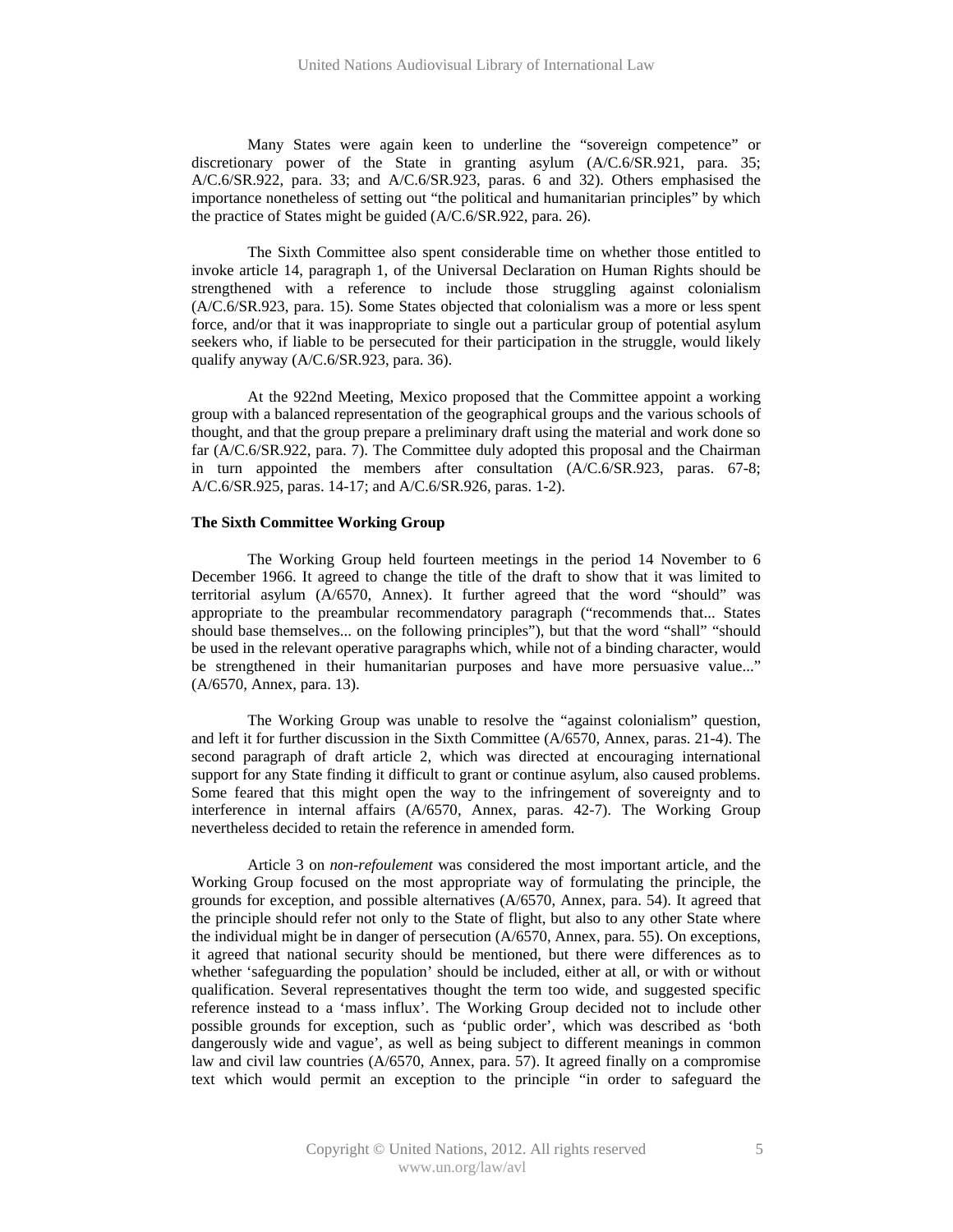population, as in the case of a mass influx of persons." In the words of the Working Group, "[it] was felt that this phrase, while not unduly restricting the exception concerned, indicated that it was to be invoked only in matters of serious import" (A/6570, Annex, para. 56).

The Working Group next examined article 4, an initial draft of which provided that those enjoying asylum should not engage in activities contrary to the purposes and principles of the United Nations. The oddity of moving from provisions addressed to States to one addressed to individuals was remarked, and the text was reformulated in terms of the responsibility of the State (A/6570, paras. 63-72). It decided not to include a separate article on the right of return, which was already mentioned in the preamble.

The complete text agreed by the Working Group was presented with its report to the Sixth Committee at its 953rd Meeting on 9 December 1966. The Chairman of the Group emphasized that they had approached the task not to set forth legal norms, but rather to lay down "humanitarian principles" (A/6570, para. 40); to this end, the Declaration "should be of a broad and general nature and couched in simple terms". It was thought that Governments might want some time to reflect on the text before its adoption, and the Sixth Committee duly recommended that the General Assembly take the necessary action with a view to "the final adoption of the Declaration" (A/6570, paras. 40ff, and General Assembly resolution 2203 (XXI) of 16 December 1966).

At its twenty-second session, in 1967, the Sixth Committee considered what was now known as the 'Draft Declaration on Territorial Asylum' (A/C.6/SR.983-984, 986 and 989). Representatives reiterated earlier points, emphasizing again the importance of bringing in those struggling against colonialism, underlining the sovereign competence of the State, but recognizing nevertheless that decisions on asylum should be taken in good faith and not arbitrarily. Overall, they accepted that the text was a compromise, 'a wellbalanced consensus'. The Committee concluded by unanimously recommending the draft to the General Assembly (A/6912, para. 1). Its report summarised the discussions, and noted also the view that, though the Declaration was not binding, "if it achieved its purpose of serving as a guide for State practice it might eventually, through the unification of such practice, lead to the establishment of new customary rules of international law, creating new obligations for States" (A/6912, para. 14). Others stressed that the Declaration should be seen as a "transitional step", leading in the future to the adoption of binding rules in an international convention (A/6912, para. 16), and the resolution adopting the Declaration expressly called attention to the work of codification to be undertaken by the International Law Commission, pursuant to General Assembly resolution 1400 (XIV) of 2 November 1959.

After brief examination in plenary, the General Assembly unanimously adopted resolution 2312 (XXII), 'Declaration on Territorial Asylum', on 14 December 1967.

#### **Later developments**

The first draft of a convention on territorial asylum was in fact proposed, not by the International Law Commission, as General Assembly resolutions might have anticipated, but by a group of experts meeting in 1971 and 1972 under the auspices of the Carnegie Endowment for International Peace, in consultation with the United Nations High Commissioner for Refugees. The draft was discussed in the Third Committee in 1972, the High Commissioner consulted with governments, many of whom appeared to favour a convention, and the General Assembly decided that the text should be reviewed by a United Nations Group of Experts. The General Assembly then asked the Secretary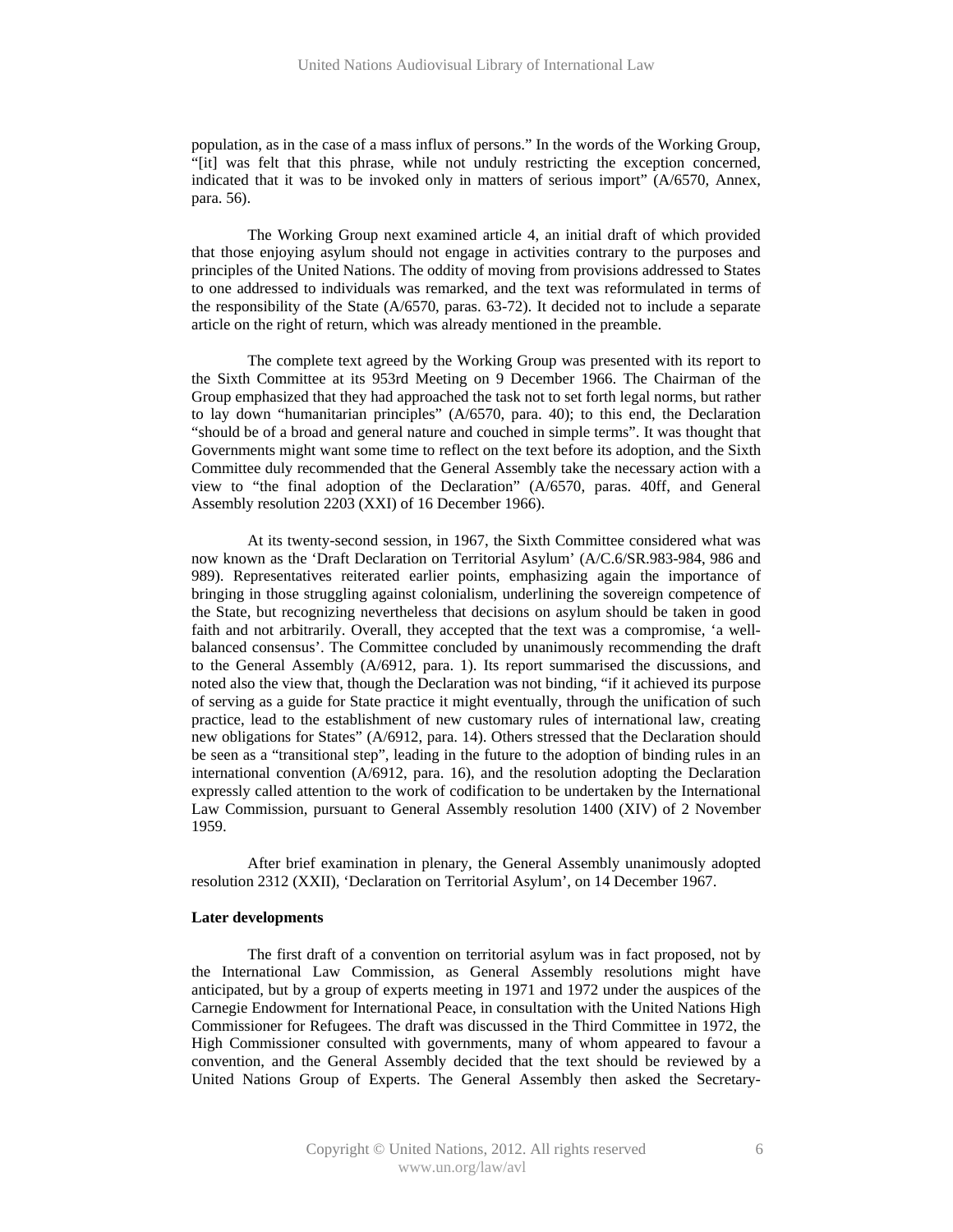General, in consultation with the High Commissioner, to convene a conference on territorial asylum in early 1977 (General Assembly resolution 3456 (XXX) of 9 December 1975). The conference is generally considered a failure at which little if anything was achieved; notwithstanding a recommendation from the conference at its final session, the Third Committee has since declined to submit any proposal for its reconvening.

The International Law Commission noted the holding of the first session of the United Nations Conference on Territorial Asylum when reporting to the General Assembly later that year. It concluded that the 'Right of Asylum', which had been first selected for codification in 1949 by the Commission and was then referred to it again by the General Assembly in 1959, "[does] not appear at present to require active consideration in the near future" by the Commission (A/32/10, para. 109, pp. 129-30). It is no longer in the Commission's work programme.

### **Significance and impact**

It took nearly twenty years for the question of asylum to move from one General Assembly Declaration to another and now, a further forty-five years later, an international convention seems as remote as ever. The principles adopted unanimously in 1967 are thus still very much a part of the legal framework today, but with some significant refinements due to the subsequent practice of States and international organizations at the universal and regional level.

The institution of asylum continues to be an important feature in the relations between States, but the categories of those entitled to protection as a matter of general international law range beyond the defining notion of persecution. The exclusion from protection of the most serious 'international criminals' has also developed with the extension and consolidation of international criminal law, particularly through the work of the tribunals for the Former Yugoslavia and Rwanda, and now that of the International Criminal Court. The July 2012 judgment of the International Court of Justice in *Questions relating to the Obligation to Prosecute or Extradite (Belgium v. Senegal)* also highlights potential qualifications to the right of the State to grant asylum to individuals accused of serious human rights violations.

While it still remains for each State to 'evaluate' the grounds for the grant of asylum, today that discretionary competence is necessarily qualified, to a point, by increased recognition of the individual's protected rights and interests, on the one hand, and by the powerful normative weight of the principle of *non-refoulement*/non-return, on the other. That these rules have been strengthened through the practice of States is in no small way due to the fact that, as the Declaration reaffirmed, refugees remain a matter of international concern. Despite fears of interference in domestic matters, States have regularly acted individually, but also collaboratively and comprehensively with the Office of the United Nations High Commissioner for Refugees, to provide protection and solutions for refugees displaced throughout the world. International solidarity and cooperation still present challenges, however, as the number of protracted refugees situations demonstrates only too well.

Since 1967, the principle of *non-refoulement*/non-return has also consolidated itself in the practice of States in pursuance of their treaty obligations and the requirements of customary international law. Again, regional developments have played an important role. Within two years of the adoption of the Declaration, the 1969 Organization of African Unity (OAU) Convention Governing the Specific Aspects of Refugee Problems in Africa adopted the language of articles 1-3 of the Declaration for its own statement of obligations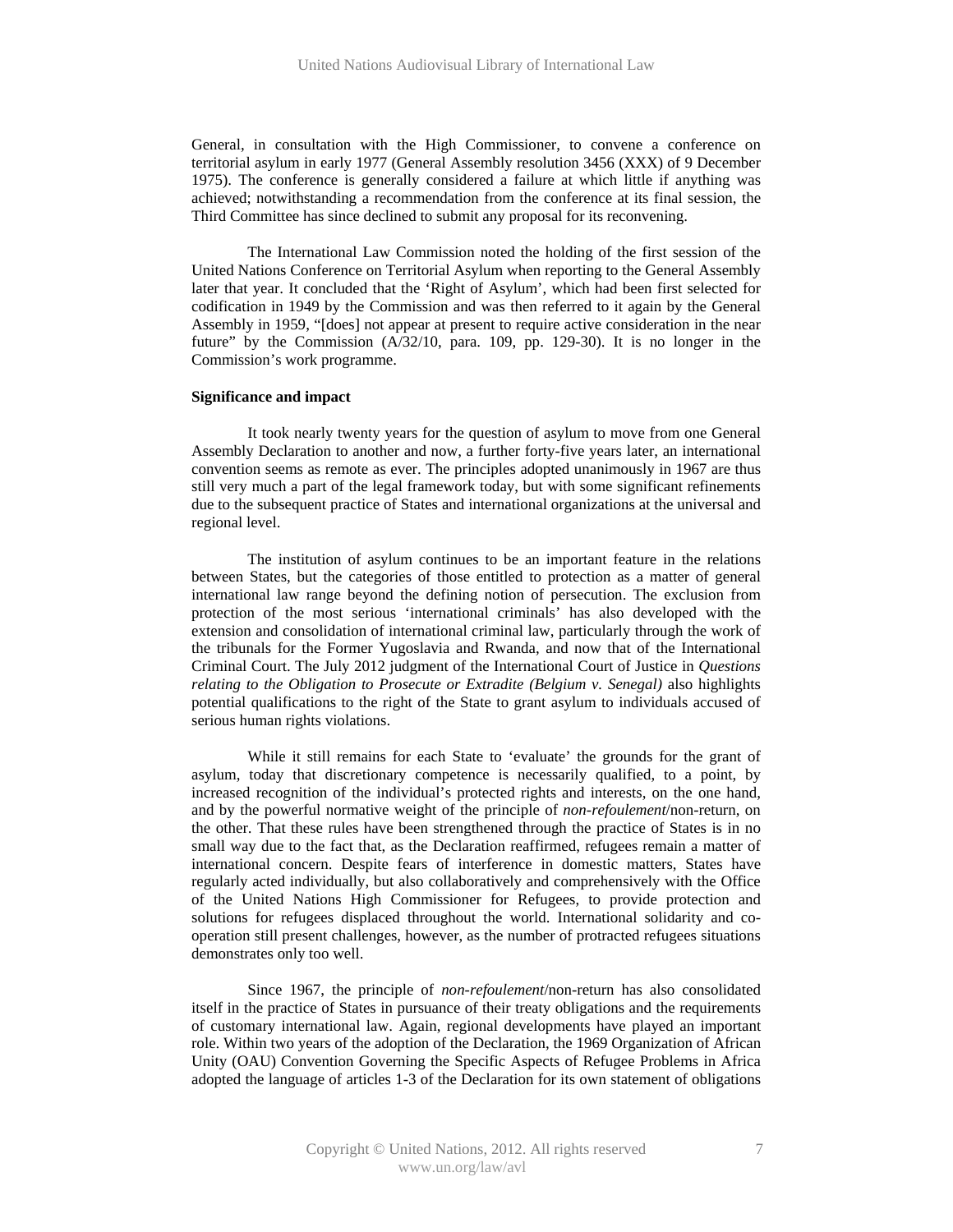on asylum and *non-refoulement* (1969 OAU Convention, article 2). Similarly, the 1981 African Charter on Human and Peoples' Rights recognizes "the right, when persecuted, to seek and obtain asylum in other countries..." (article 12, paragraph 3), while both instruments follow the lead of article 4 of the Declaration in prohibiting refugees from engaging in "subversive activities" (1969 OAU Convention, article 3; and 1981 African Charter, article 23, paragraph 2).

The 1969 American Convention on Human Rights likewise recognizes the right of the individual "to seek and be granted asylum in a foreign territory" (article 22, paragraph 7), and not to be returned "to a country, regardless of whether or not it is his country of origin, if in that country his right to life or personal freedom is in danger of being violated because of his race, nationality, religion, social status, or political opinions" (article 22, paragraph 8). The 1984 Cartagena Declaration on Refugees reconfirms the basic principles of the 1967 Declaration, describing the principle of *non-refoulement* as "a corner-stone of international protection of refugees."

In Europe, the terms of the Declaration were soon reflected in the decisions and recommendations of the Council of Europe Parliamentary Assembly and the Committee of Ministers. The principle of non-return was developed in the jurisprudence of the European Court of Human Rights, and, in 2000, the European Union's Charter of Fundamental Rights provided expressly that "the right to asylum shall be guaranteed", and that no one may be removed to a State where he or she faces a serious risk of the death penalty, torture or other inhuman or degrading treatment or punishment (articles 18 and 19).

This central principle of *non-refoulement*/non-return figures specifically in a number of human rights instruments, applying respectively in regard to the prohibition of torture (1984 Convention against Torture, article 3) and enforced disappearance (2006 Convention for the Protection of All Persons from Enforced Disappearance, article 16); and it too has been developed in the practice of the Human Rights Committee (interpreting and applying articles 6 and 7 of the 1966 International Covenant on Civil and Political Rights), and the Committee against Torture.

Nevertheless, limited references apart, a certain disjuncture still remains, as a matter of general international law, between the individual seeking asylum and the grant of asylum. Although neither the 1967 Declaration nor any other international instrument defines 'asylum', it can be considered as the grant to a non-citizen of lasting protection in the territory of a State, the opportunity to make a life and a living, and the possibility to enjoy fundamental human rights and freedoms. The Declaration certainly moved the debate forward, and the individual's standing in international law has also strengthened; States, however, appear no less anxious to retain their sovereign competence on the ultimate asylum decision.

Ironically, this position continues to be maintained, even as States recognize their obligations of *non-refoulement* and/or non-return. Between these obligations and the pillar of asylum itself, the individual in flight, in search of a solution and unable to return to his or her country can often fall into legal limbo – protected against a certain risk of harm, but unable, as a matter of law, effectively to enjoy even the minimum conditions for a meaningful life.

'Territorial asylum' is still about the protection accorded by a State to an individual who comes to seek it, as the Institute of International Law noted in 1950. In the gap that remains to be bridged, it may be those "elementary considerations of humanity" and basic rights of the human person, many of which are the subject of obligations *erga*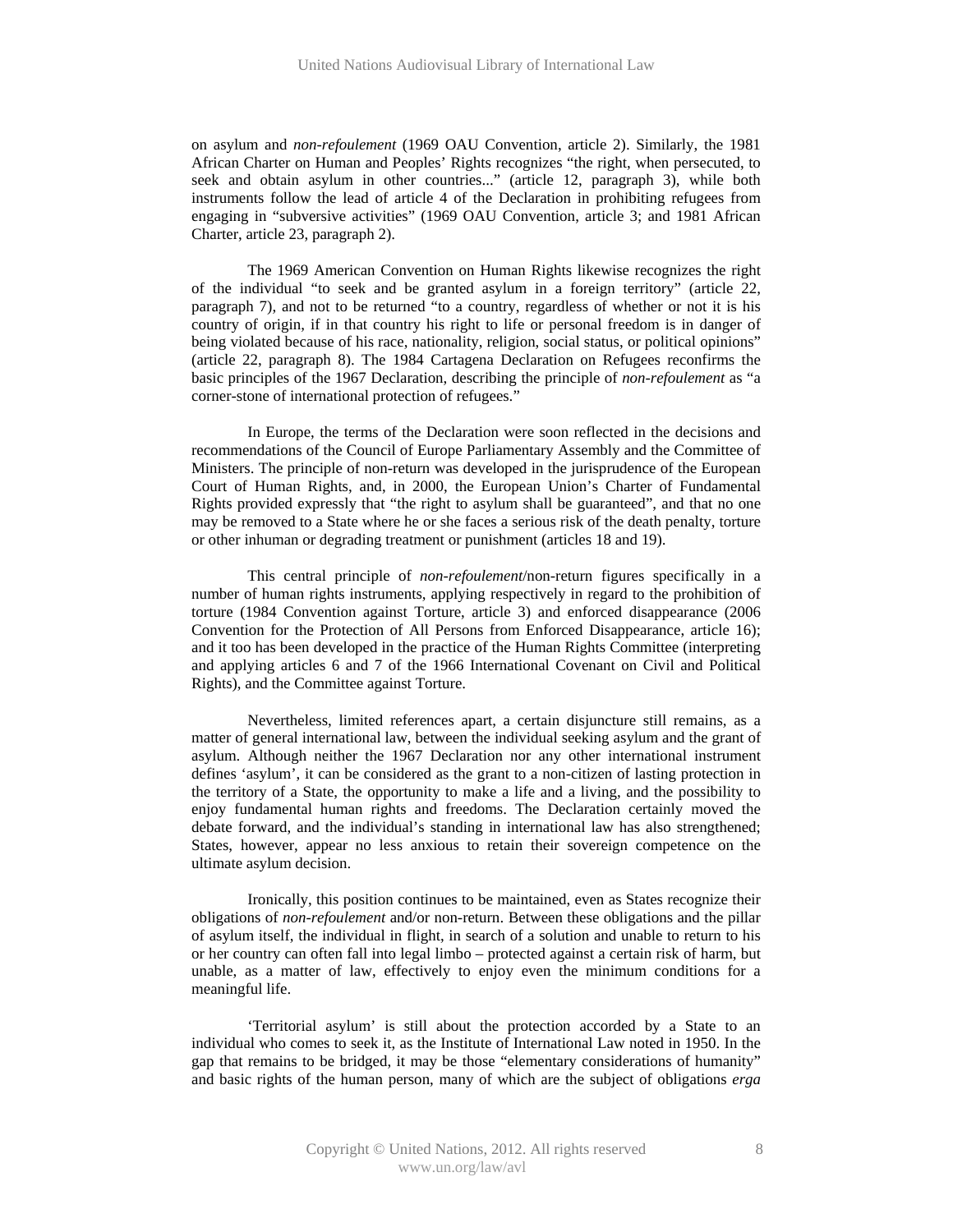*omnes* and referred to by the International Court of Justice on several occasions, that provide the source for a solution.

#### **Related Materials**

#### *A. Legal Instruments*

African (Banjul) Charter on Human and Peoples' Rights

American Convention on Human Rights, United Nations, *Treaty Series*, vol. 1144, p. 123.

Cartagena Declaration on Refugees

Charter of Fundamental Rights of the European Union

Convention against Torture and Other Cruel, Inhuman or Degrading Treatment or Punishment, United Nations, *Treaty Series*, vol. 1465, p. 85.

Convention Governing the Specific Aspects of Refugee Problems in Africa

Convention relating to the Status of Refugees, United Nations, *Treaty Series*, vol. 189, p. 137.

Draft Declaration on Rights and Duties of States

International Convention for the Protection of All Persons from Enforced Disappearance

International Covenant on Civil and Political Rights, United Nations, *Treaty Series*, vol. 999, p. 171.

Universal Declaration on Human Rights

#### *B. Jurisprudence*

*Asylum (Colombia v. Peru), Judgment, I.C.J. Reports 1950.* 

*Haya de la Torre (Colombia v. Peru), Judgment, I.C.J. Reports 1951.* 

*Questions relating to the Obligation to Prosecute or Extradite (Belgium v. Senegal), Judgment, I.C.J. Reports 2012.* 

### *C. Documents*

Report of the International Law Commission on the work of its first session, 12 April to 9 June 1949, *Official Records of the General* Assembly*, Fourth Session, Supplement No. 10* (A/925 - A/CN.4/13 and Corr. 1-3), reproduced in the *Yearbook of the International Law Commission, 1949*, vol. I.

Report of the International Law Commission on the work of its second session, 5 June to 19 July 1950, *Official Records of the General Assembly, Fifth session, Supplement No.12*  (A/1316 - A/CN.4/34), reproduced in the *Yearbook of the International Law Commission, 1950*, vol. II.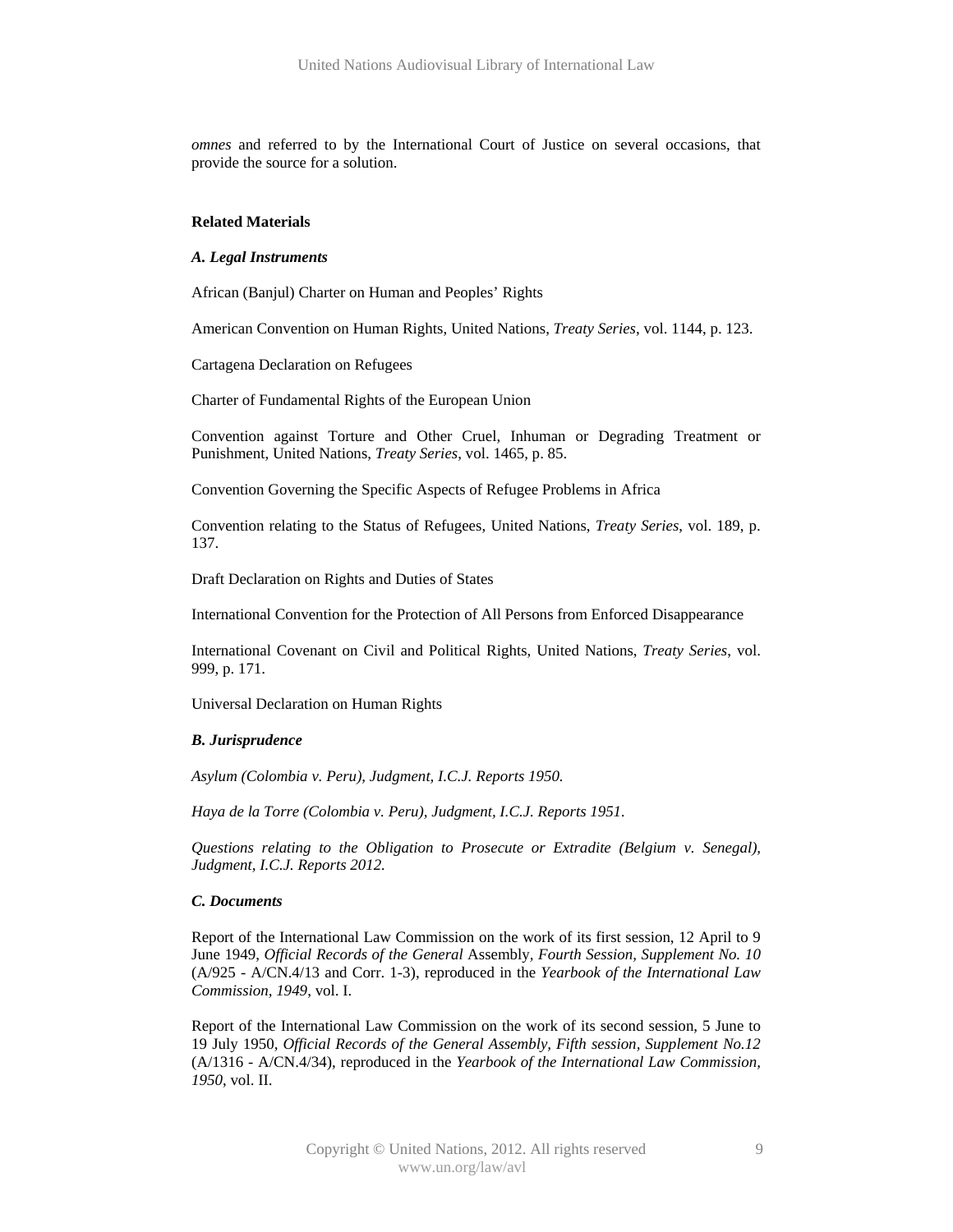United Nations Economic and Social Council, Commission on Human Rights, Thirteenth Session, 1957, Right of Asylum, Memorandum by the Secretary-General (E/CN.4/738).

United Nations Economic and Social Council, Commission on Human Rights, Thirteenth Session, Summary record of the five hundred and sixty-fourth meeting, 12 April 1957 (E/CN.4/SR.564).

United Nations Economic and Social Council, Commission on Human Rights, Thirteenth Session, 1957, France: Draft Declaration of the Right of Asylum (E/CN.4/L.454).

*Official Records of the General Assembly, Fourteenth Session, Annexes*, Report of the Sixth Committee (A/4253).

*Official Records of the General Assembly, Fourteenth Session,* Summary Records of the Sixth Committee, 602nd to 612th Meetings (A/C.6/SR.602-612).

General Assembly resolution 1400 (XIV) of 2 November 1959

United Nations Economic and Social Council, Official Records of the Thirtieth Session, 1960, Resolutions, Supplement No. 1 (E/3422)

Economic and Social Council resolution 772 (XXX) of 25 July 1960

General Assembly resolution 1571 (XV) of 18 December 1960

General Assembly resolution 1682 (XVI) of 18 December 1961

United Nations Economic and Social Council, Commission on Human Rights, Report of the Sixteenth Session, 1960 (E/3335 - E/CN.4/804).

Report of the International Law Commission covering the work of its Fourteenth Session, 24 April – 29 June 1962, *Official Records of the General Assembly, Seventeenth Session, Supplement No. 9* (A/5209 – A/CN.4/148), reproduced in the *Yearbook of the International Law Commission, 1962,* vol. II.

*Official Records of the General Assembly, Seventeenth Session,* Third Committee, 1192nd to 1202nd Meetings (A/C.3/SR.1192-1202).

General Assembly resolution 1839 (XVII) of 19 December 1962

General Assembly resolution 2100 (XX) of 20 December 1965

*Official Records of the General Assembly, Twenty-First Session, Annexes*, 1966 (4,5)

*Official Records of the General Assembly, Twenty-First Session,* Summary Records of the Sixth Committee, 919th-923rd, 926th and 953rd Meetings (A/C.6/SR.919-923, 926, 953).

*Official Records of the General Assembly, Twenty-First Session,* Report of the Sixth Committee, Annex - Report of the Working Group (A/6570, Annex).

*Official Records of the General Assembly, Twenty-First Session,* Report of the Sixth Committee (A/6570).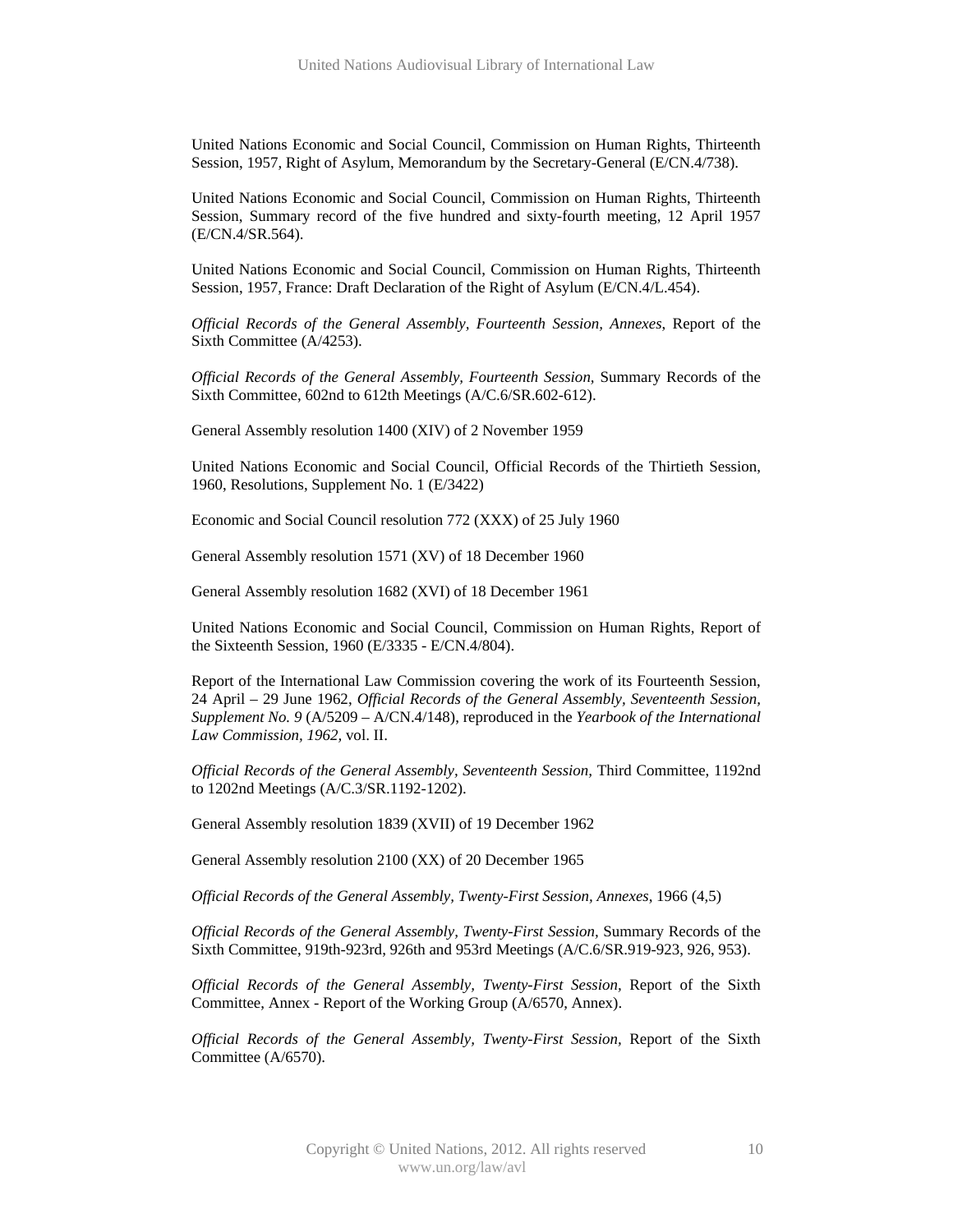General Assembly resolution 2203 (XXI) of 16 December 1966

*Official Records of the General Assembly, Twenty-Second Session,* Summary Records of the Sixth Committee, 983rd-984th, 986th and 989th Meetings (A/C.6/SR.983-984, 986 and 989).

*Official Records of the General Assembly, Twenty-Second Session*, Annexes, Report of the Sixth Committee (A/6912).

General Assembly resolution 2312 (XXII) of 14 December 1967

Report of the International Law Commission on the work of its twenty-ninth session, 9 May – 29 July 1977, *Official Records of the General Assembly, Thirty-second session, Supplement No. 10* (A/32/10), reproduced in the *Yearbook of the International Law Commission, 1977,* vol. II, part two.

General Assembly resolution 3456 (XXX) of 9 December 1975

Report of the International Law Commission on the work of its twenty-ninth session, 9 May – 29 July 1977, Official Records of the General Assembly, Thirty-second session, Supplement No. 10 (A/32/10).

### *D. Further reading*

Goodwin-Gill, G. S. & McAdam, J., *The Refugee in International Law*, Oxford: Oxford University Press,  $3<sup>rd</sup>$  edn., 2007, Ch. 7.

Garcia-Mora, M. R., *International Law and Asylum as a Human Right*, Washington D. C.: Public Affairs Press, 1956.

Grahl-Madsen, A., *Territorial Asylum*, Stockholm: Almquist & Wicksell International, 1980.

Koziebrodski, L. B., *Le droit d'asile*, Leiden: Sijthoff, 1962.

Sinha, S. P., *Asylum and International Law*, The Hague: Nijhoff, 1971.

Institut de droit international, Session de Bath – 1950, 'L'asile en droit international (à l'exclusion de l'asile neutre)'.

Gil-Bazo, M-T., 'The Charter of Fundamental Rights of the European Union and the Right to be Granted Asylum in the Union's Law', (2008) 27/3 *Refugee Survey Quarterly* 33.

Morgenstern, F., 'The Right of Asylum', (1949) 26 *British Yearbook of International Law* 327.

Reale, E., 'Le droit d'asile', 63 *Hague Recueil* 89 (1938-I).

Weis, P., 'The United Nations Declaration on Territorial Asylum', (1969) 7 *Canadian Yearbook of International Law* 92.

Weis, P., 'The Draft Convention on Territorial Asylum', (1979) 50 *British Yearbook of International Law* 176.